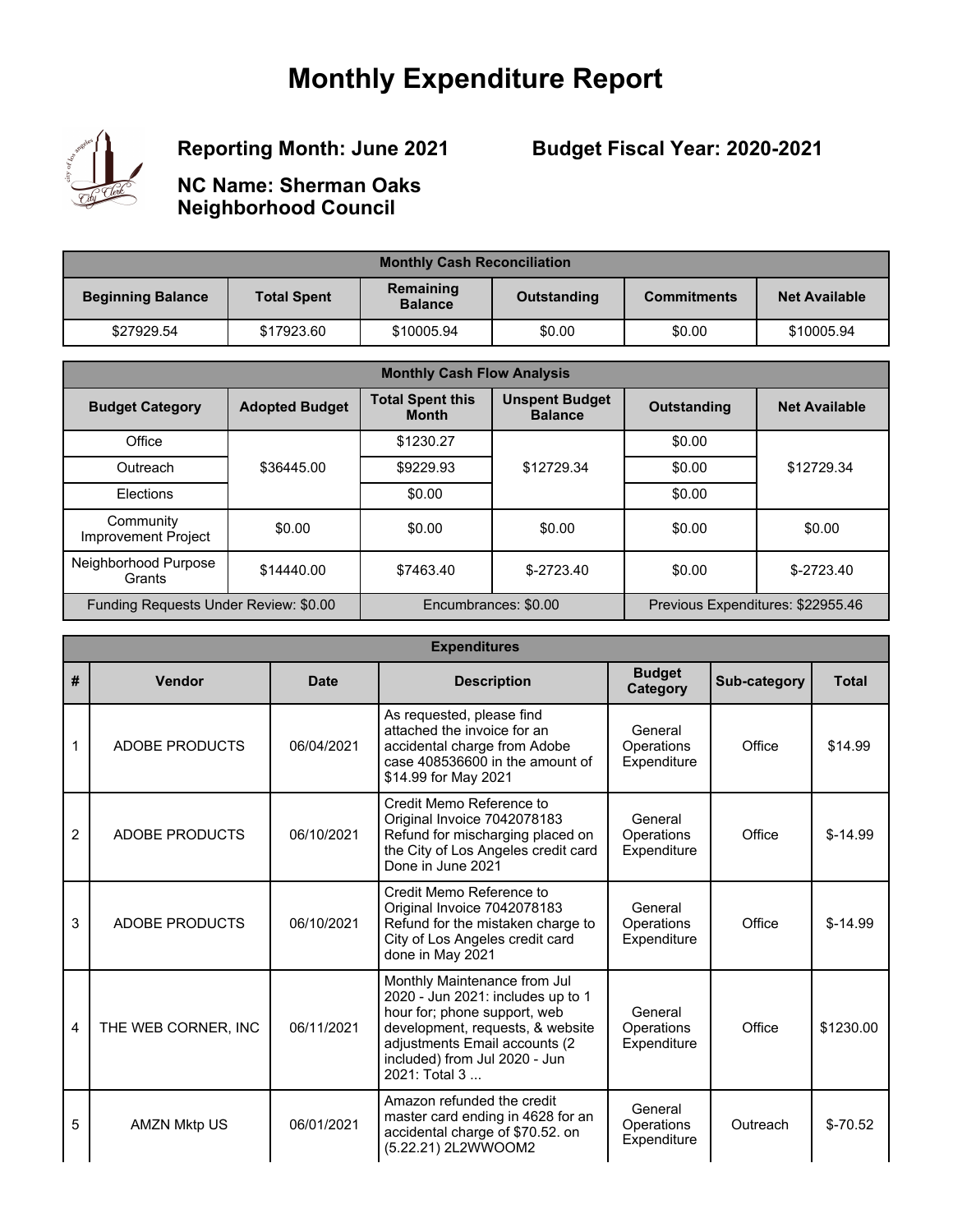| 6              | <b>EIG</b><br>CONSTANTCONTACT.CO   | 06/03/2021 | Constant Contact purchase of<br>\$663.00 will be used for outgoing<br>mail to the Sherman Oaks<br>Community                                                                                                                 | General<br>Operations<br>Expenditure | Outreach | \$663.00  |
|----------------|------------------------------------|------------|-----------------------------------------------------------------------------------------------------------------------------------------------------------------------------------------------------------------------------|--------------------------------------|----------|-----------|
| $\overline{7}$ | PAYPAL MILANDIGITA                 | 06/11/2021 | Advanced Edition - Perpetual (v6)<br>Will be used for upcoming<br>outreach programs                                                                                                                                         | General<br>Operations<br>Expenditure | Outreach | \$599.00  |
| 8              | OFFICESUPPLY.COM                   | 06/17/2021 | A motion to approve the<br>expenditure of up to \$3,000 for<br>the purchase of hygiene products<br>to be included in Care-Kits to be<br>distributed to Sherman Oaks<br>community members who are<br>experiencing homeless   | General<br>Operations<br>Expenditure | Outreach | \$164.40  |
| 9              | <b>AMZN Mktp US</b><br>213FV3531   | 06/17/2021 | A motion to approve the<br>expenditure of up to \$3,000 for<br>the purchase of hygiene products<br>to be included in Care-Kits to be<br>distributed to Sherman Oaks<br>community members who are<br>experiencing homeless a | General<br>Operations<br>Expenditure | Outreach | \$141.46  |
| 10             | Dollar Tree, Inc.                  | 06/22/2021 | Receipt from credit card charges<br>of Care Kit items for Outreach<br>Committee in the amount of<br>\$591.28 on Page 1 A motion to<br>approve the Sherman Oaks<br>Neighborhood Councils (SONG)<br>Annual Budget for Fiscal  | General<br>Operations<br>Expenditure | Outreach | \$591.28  |
| 11             | Dollar Tree, Inc.                  | 06/23/2021 | Receipt from credit card purchase<br>of Outreach Care Kit Items in the<br>amount of \$176.93 on page 2 A<br>motion to approve the Sherman<br>Oaks Neighborhood Councils<br>(SONG) Annual Budget for Fiscal<br>Year 2020-2   | General<br>Operations<br>Expenditure | Outreach | \$176.93  |
| 12             | Dollar Tree, Inc.                  | 06/30/2021 | Dollar Tree has issued a credit of<br>\$17.58 to the Sherman Oaks<br>Neighborhood Council account. 9<br>items have been credit back to<br>the master credit card account.<br>Item numbers sku number 965950                 | General<br>Operations<br>Expenditure | Outreach | $$-17.58$ |
| 13             | Dollar Tree, Inc.                  | 06/30/2021 | This email (Email #1, dated July<br>1, 2021) from Dollar Tree where<br>they notified us that they were not<br>going to replace the missing Arm<br>& Hammer deodorant and that<br>they were going to credit SONC<br>\$18.04  | General<br>Operations<br>Expenditure | Outreach | $$-18.04$ |
| 14             | AT&T Messaging                     | 05/14/2021 | A motion to approve the Sherman<br>Oaks Neighborhood Council<br>(SONC) annual budget for the<br>fiscal year 2020-2021 as<br>amended. Note: The amended<br>SONC FY 2021 budget includes<br>the rollo                         | General<br>Operations<br>Expenditure | Office   | \$15.26   |
| 15             | Sherman Oaks Chamber<br>Foundation | 05/18/2021 | A motion to approve a<br>Neighborhood Purposes Grant<br>(NPG) of \$2762.50 to the<br>Sherman Oaks Chamber<br>Foundation to graffiti proof the<br>painted utility boxes in Sherman<br>Oaks.                                  | Neighborhood<br>Purpose<br>Grants    |          | \$2762.50 |